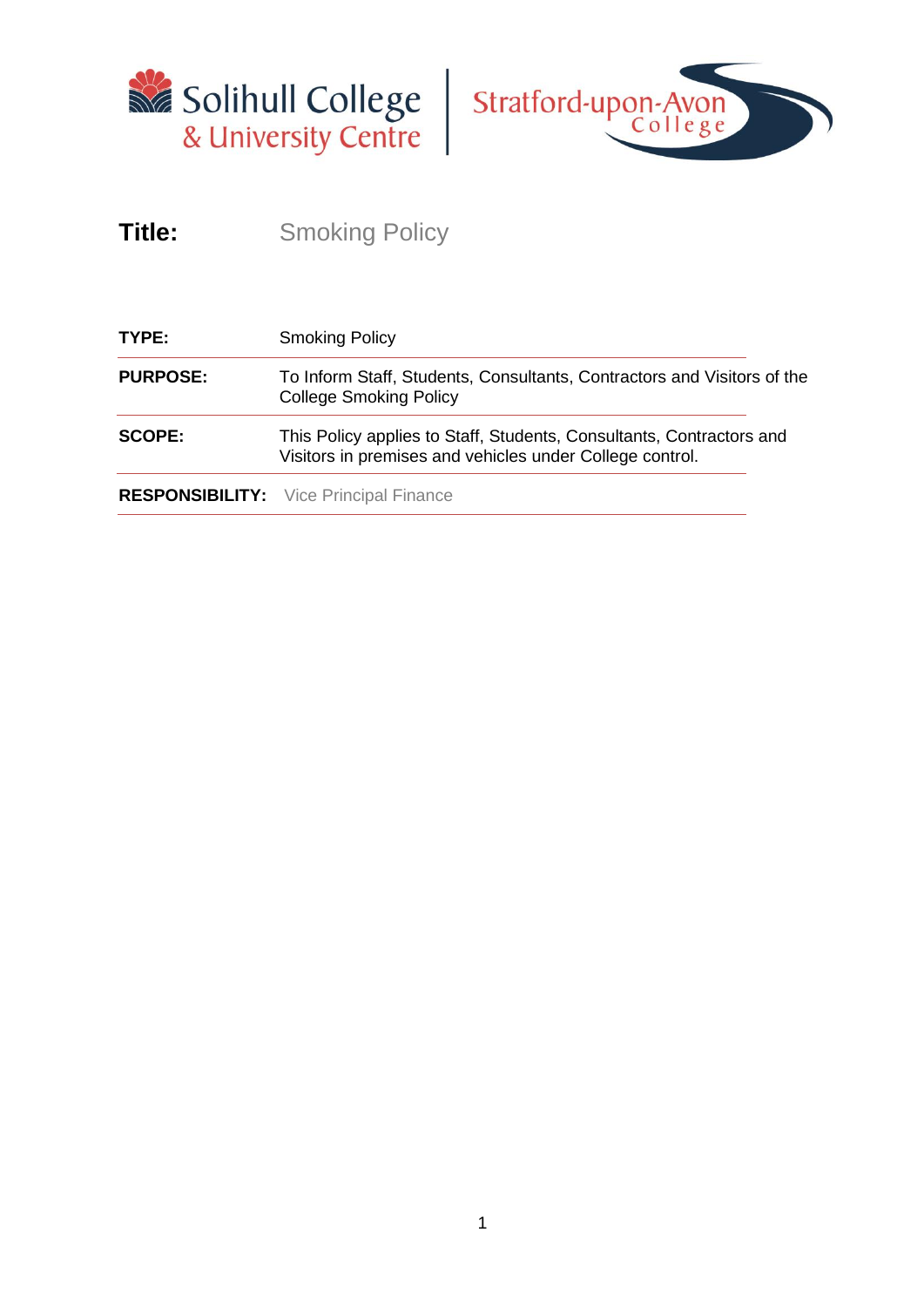Policy on Smoking at Work for Staff, Students, Consultants, Contractors and Visitors.

## **1. Introduction**

The Smoke-free (Premises and Enforcement) Regulations, 2006, is the statutory requirement for enclosed public spaces and workplaces to be smoke free. Additionally, the Management of Health and Safety at Work Regulations, 1999, imposes a duty on the College to ensure the health, safety and welfare at work of all its staff, students, contractors and visitors. This duty includes the requirement for protection from passive smoking.

Exposure to second-hand smoke increases the risk of lung cancer, heart disease and other serious illnesses and particularly affects people with asthma. Increased ventilation or the separation of smokers and non-smokers within the same airspace does not complete stop potentially dangerous exposure.

Reasons for adopting this Non-Smoking Policy include improving the health of site-users; discouraging the practice of smoking and vaping; improving the College environment, while reducing the cost of maintenance and cleaning; and reducing the risk of fire.

This policy has been developed in consultation with the Colleges recognised unions.

## **2. Policy on Smoking and Designated Areas**

It is the policy of our college that all our workplaces are smoke free and all employees, students, contractors and visitors have a right to work in a smoke free environment. Other than as detailed below, smoking and vaping are prohibited in all enclosed and outside areas and this includes College vehicles whether hired or owned outright. This ban includes all E cigarettes and vaping.

Where staff, students, contractors and visitors wish to smoke, they will be allowed to do so in the designated smoking shelters in the designated areas only. Cigarette bins are provided in these areas and cigarettes must only be disposed of at these points.

Where staff wish to smoke, this must be done outside normal working time and should form part of the employees breaks, as agreed with their line manager

There is to be no charging of E-cigarettes or vapes within the College with no exceptions, due to the risk of fire.

### **3. Implementation**

All staff, students, contractors and visitors are obliged to adhere to and support the implementation of the policy. All new staff and students will receive notification of this Policy through the induction process.

Appropriate 'no smoking' signs will be clearly displayed around the College campuses, at the entrance and within the Colleges premises and in all College vehicles.

All visitors to the college are to be advised upon entry of this policy

Staff on College business at other organisations should adhere to the smoking policy of the organisation.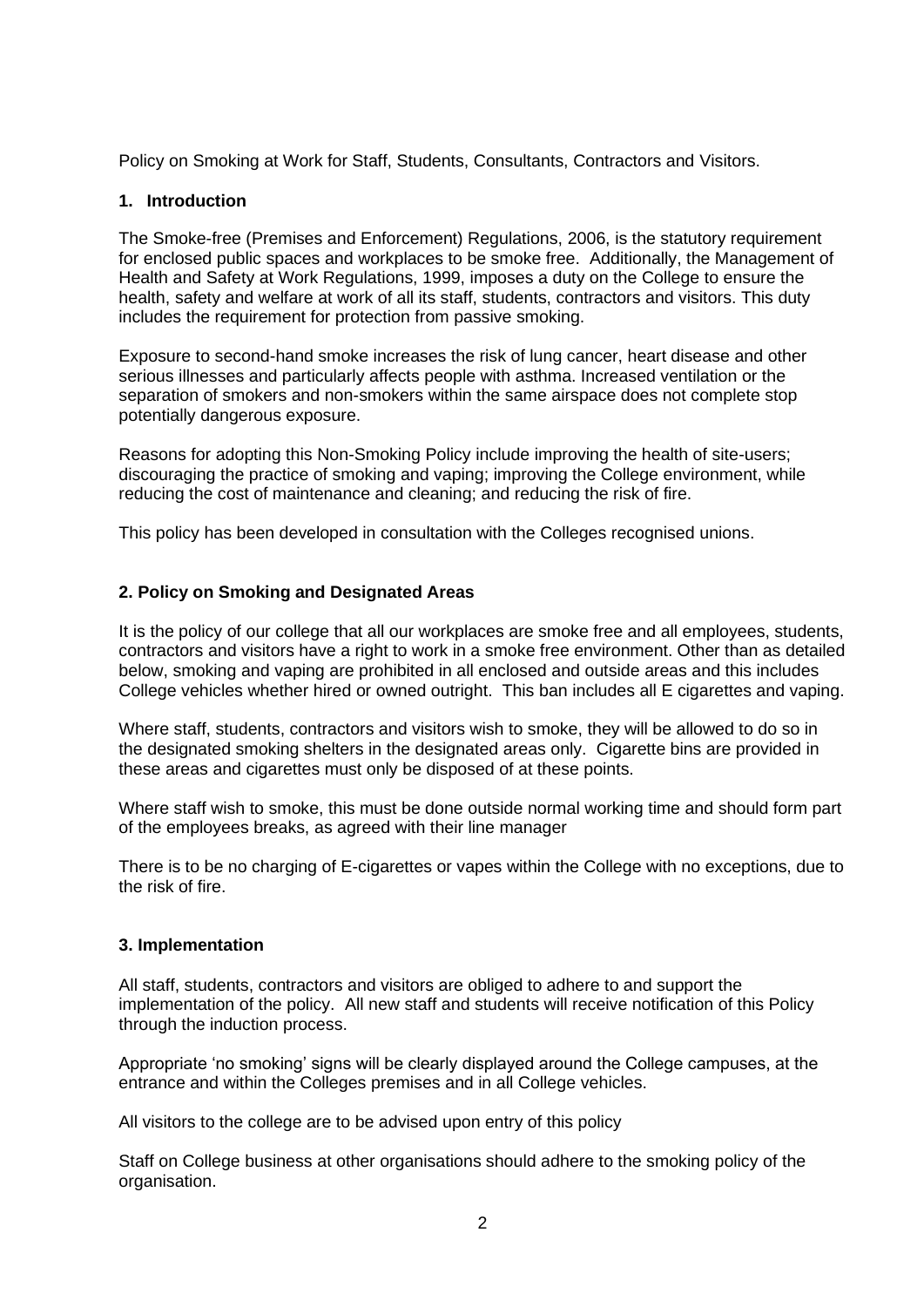### **4. Dealing with infractions of the Smoking Policy**

Staff are to remind the person(s) smoking that they must only smoke or vape in the designated area and that as they are breaking the law they cannot be allowed to continue. If this behaviour continues, despite the warning, Security must be called and the incident recorded using the online Health and Safety reporting system.

In the event of a breach of this policy, or the smoking policies of other organisations while visiting their premises on College business, the College's student/staff disciplinary policy and procedure may be invoked and disciplinary action taken.

### **5. Help to stop smoking**

CareFirst have guidance for staff on their website and there is a facility to set targets through " Zest " the CareFirst wellbeing app.

For students the College nurse provides advice and guidance.

Everyone can obtain support from the NHS quit smoking advice service found at www.nhs.uk/livewell/quitsmoking

## **PUBLICATION:**

**Staff Hub/Intranet:** Y **Website:** Y **Student Hub:** Y